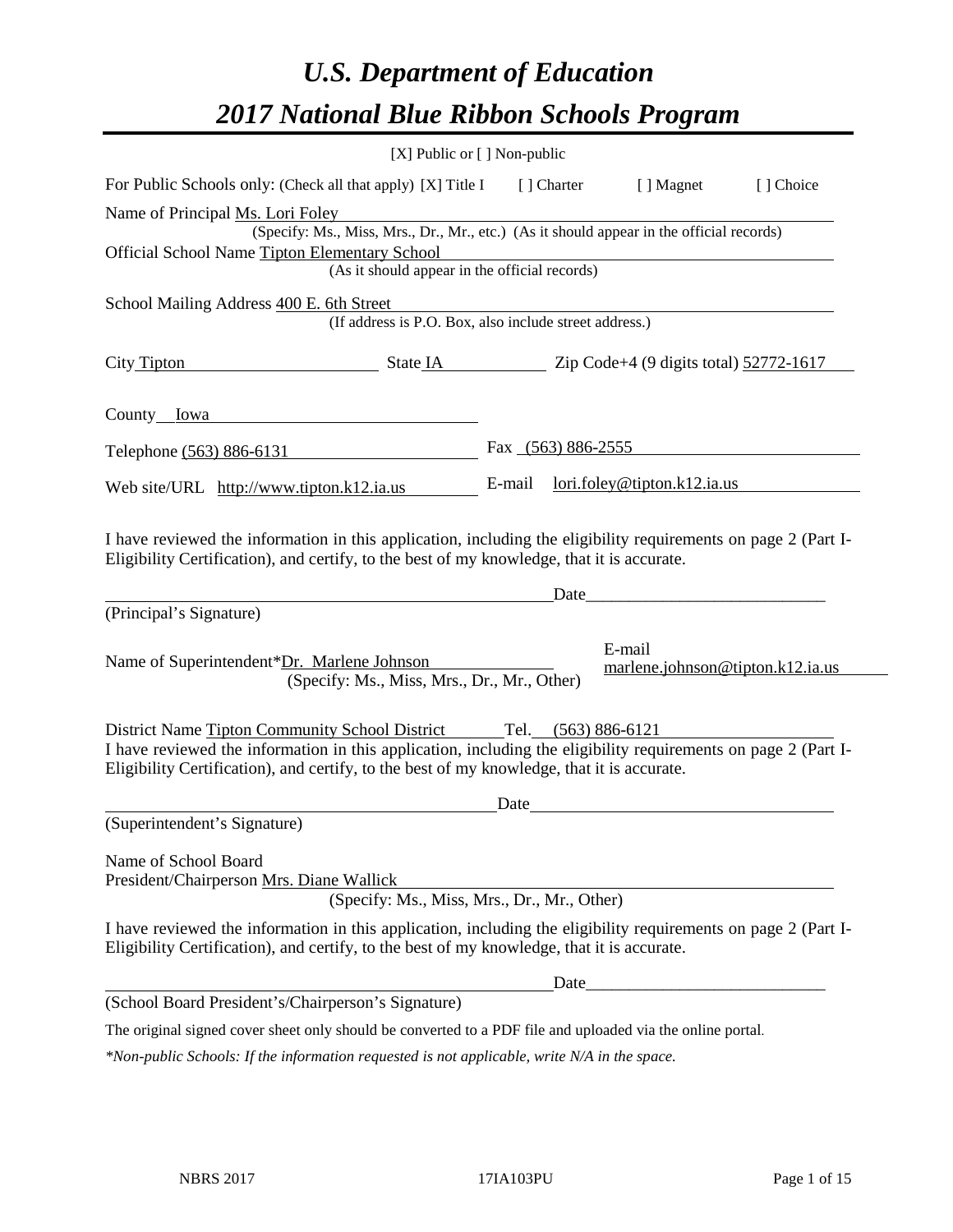The signatures on the first page of this application (cover page) certify that each of the statements below, concerning the school's eligibility and compliance with U.S. Department of Education and National Blue Ribbon Schools requirements, are true and correct.

- 1. The school configuration includes one or more of grades K-12. (Schools on the same campus with one principal, even a K-12 school, must apply as an entire school.)
- 2. All nominated public schools must meet the state's performance targets in reading (or English language arts) and mathematics and other academic indicators (i.e., attendance rate and graduation rate), for the all students group and all subgroups, including having participation rates of at least 95 percent using the most recent accountability results available for nomination.
- 3. To meet final eligibility, all nominated public schools must be certified by states prior to September 2017 in order to meet all eligibility requirements. Any status appeals must be resolved at least two weeks before the awards ceremony for the school to receive the award.
- 4. If the school includes grades 7 or higher, the school must have foreign language as a part of its curriculum.
- 5. The school has been in existence for five full years, that is, from at least September 2011 and each tested grade must have been part of the school for the past three years.
- 6. The nominated school has not received the National Blue Ribbon Schools award in the past five years: 2012, 2013, 2014, 2015, or 2016.
- 7. The nominated school has no history of testing irregularities, nor have charges of irregularities been brought against the school at the time of nomination. The U.S. Department of Education reserves the right to disqualify a school's application and/or rescind a school's award if irregularities are later discovered and proven by the state.
- 8. The nominated school has not been identified by the state as "persistently dangerous" within the last two years.
- 9. The nominated school or district is not refusing Office of Civil Rights (OCR) access to information necessary to investigate a civil rights complaint or to conduct a district-wide compliance review.
- 10. The OCR has not issued a violation letter of findings to the school district concluding that the nominated school or the district as a whole has violated one or more of the civil rights statutes. A violation letter of findings will not be considered outstanding if OCR has accepted a corrective action plan from the district to remedy the violation.
- 11. The U.S. Department of Justice does not have a pending suit alleging that the nominated school or the school district as a whole has violated one or more of the civil rights statutes or the Constitution's equal protection clause.
- 12. There are no findings of violations of the Individuals with Disabilities Education Act in a U.S. Department of Education monitoring report that apply to the school or school district in question; or if there are such findings, the state or district has corrected, or agreed to correct, the findings.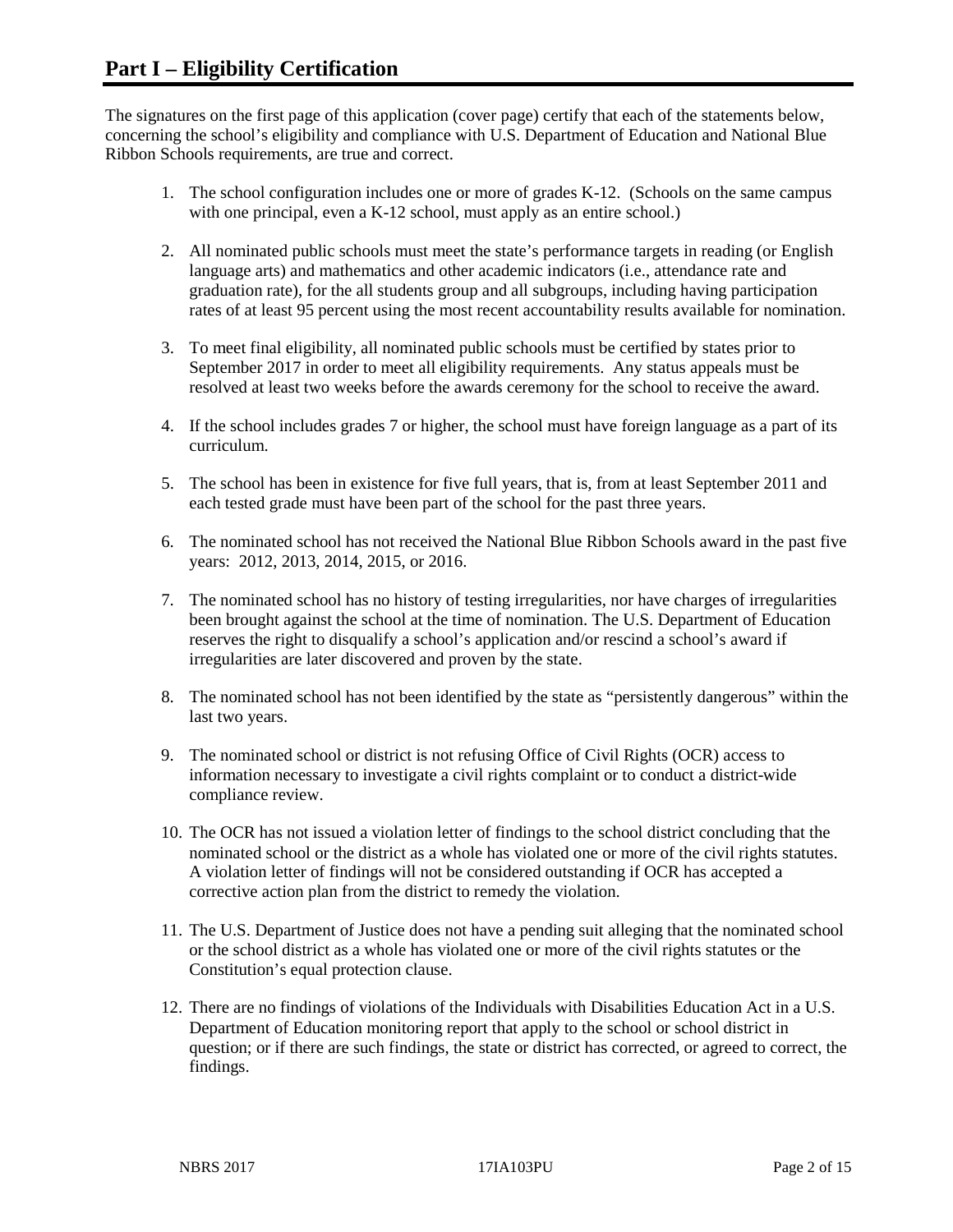#### **Data should be provided for the most recent school year (2016-2017) unless otherwise stated.**

#### **DISTRICT**

1. Number of schools in the district  $1$  Elementary schools (includes K-8) (per district designation): 1 Middle/Junior high schools 1 High schools 0 K-12 schools

3 TOTAL

**SCHOOL** (To be completed by all schools)

- 2. Category that best describes the area where the school is located:
	- [] Urban or large central city [ ] Suburban with characteristics typical of an urban area [ ] Suburban [X] Small city or town in a rural area [ ] Rural
- 3. Number of students as of October 1, 2016 enrolled at each grade level or its equivalent in applying school:

| Grade                           | # of         | # of Females | <b>Grade Total</b> |
|---------------------------------|--------------|--------------|--------------------|
|                                 | <b>Males</b> |              |                    |
| <b>PreK</b>                     | 23           | 15           | 38                 |
| K                               | 40           | 33           | 73                 |
| $\mathbf{1}$                    | 38           | 30           | 68                 |
| $\overline{2}$                  | 37           | 32           | 69                 |
| 3                               | 42           | 31           | 73                 |
| 4                               | 38           | 38           | 76                 |
| 5                               | 0            | 0            | $\theta$           |
| 6                               | $\theta$     | 0            | 0                  |
| 7                               | 0            | 0            | 0                  |
| 8                               | $\theta$     | 0            | 0                  |
| 9                               | 0            | 0            | 0                  |
| 10                              | $\theta$     | 0            | 0                  |
| 11                              | 0            | 0            | 0                  |
| 12 or higher                    | 0            | 0            | 0                  |
| <b>Total</b><br><b>Students</b> | 218          | 179          | 397                |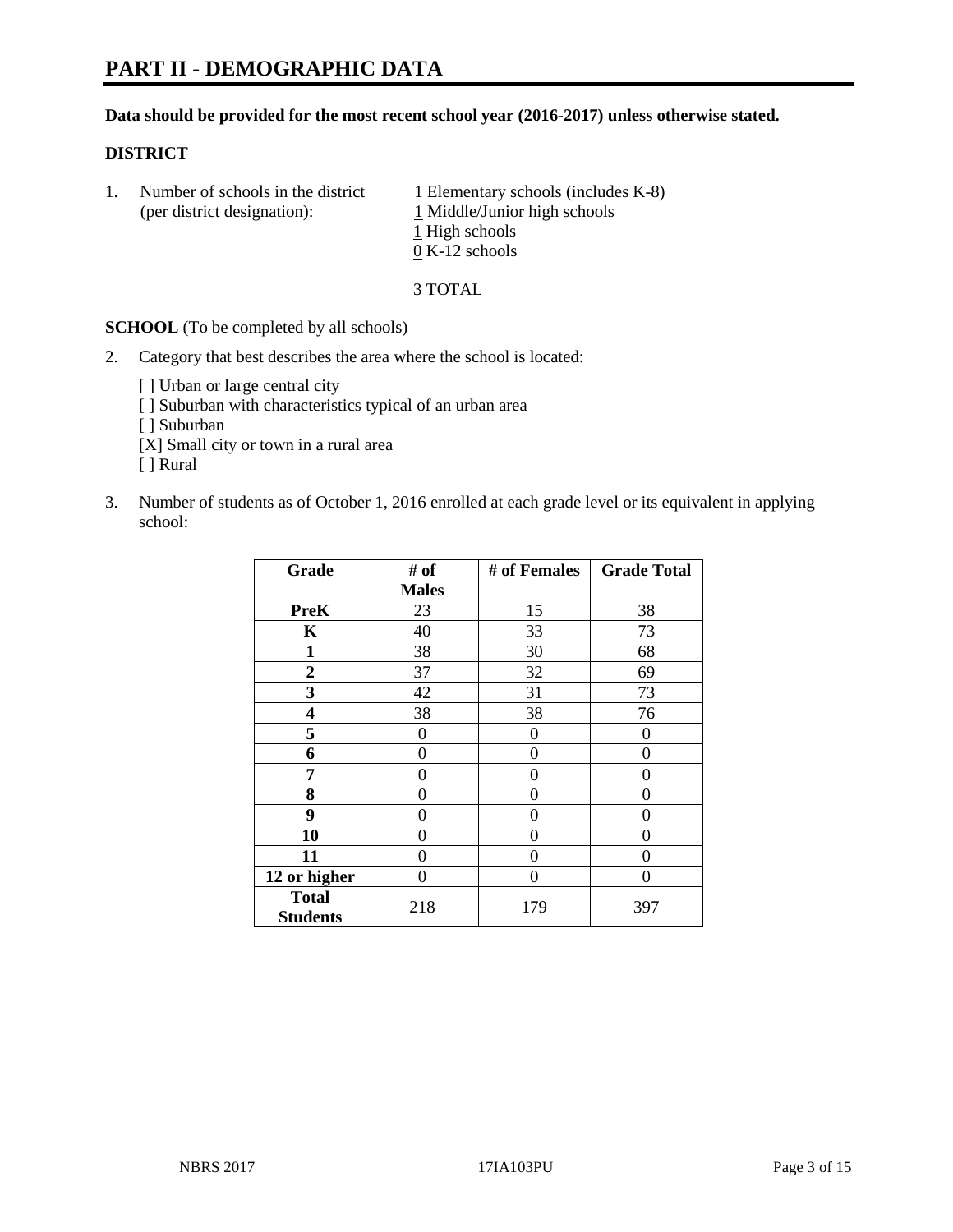4. Racial/ethnic composition of  $\qquad \qquad \underline{0}$  % American Indian or Alaska Native the school: 0 % Asian

 % Black or African American % Hispanic or Latino % Native Hawaiian or Other Pacific Islander 97 % White % Two or more races **100 % Total**

(Only these seven standard categories should be used to report the racial/ethnic composition of your school. The Final Guidance on Maintaining, Collecting, and Reporting Racial and Ethnic Data to the U.S. Department of Education published in the October 19, 2007 *Federal Register* provides definitions for each of the seven categories.)

5. Student turnover, or mobility rate, during the 2015 – 2016 school year: 11%

This rate should be calculated using the grid below. The answer to (6) is the mobility rate.

| <b>Steps For Determining Mobility Rate</b>         | Answer |  |
|----------------------------------------------------|--------|--|
| (1) Number of students who transferred to          |        |  |
| the school after October 1, 2015 until the         | 19     |  |
| end of the 2015-2016 school year                   |        |  |
| (2) Number of students who transferred             |        |  |
| <i>from</i> the school after October 1, 2015 until | 25     |  |
| the end of the 2015-2016 school year               |        |  |
| (3) Total of all transferred students [sum of      | 44     |  |
| rows $(1)$ and $(2)$ ]                             |        |  |
| (4) Total number of students in the school as      | 403    |  |
| of October 1, 2015                                 |        |  |
| (5) Total transferred students in row (3)          |        |  |
| divided by total students in row (4)               | 0.109  |  |
| $(6)$ Amount in row $(5)$ multiplied by 100        |        |  |

6. English Language Learners (ELL) in the school:  $1\%$ 

2 Total number ELL

Specify each non-English language represented in the school (separate languages by commas): **German** 

- 7. Students eligible for free/reduced-priced meals: 28 % Total number students who qualify: 98
- 8. Students receiving special education services: 9 %

38 Total number of students served

Indicate below the number of students with disabilities according to conditions designated in the Individuals with Disabilities Education Act. Do not add additional conditions. It is possible that students may be classified in more than one condition.

| 2 Autism                | 1 Orthopedic Impairment                               |
|-------------------------|-------------------------------------------------------|
| 0 Deafness              | 4 Other Health Impaired                               |
| 0 Deaf-Blindness        | 18 Specific Learning Disability                       |
| 0 Emotional Disturbance | 7 Speech or Language Impairment                       |
| 0 Hearing Impairment    | 0 Traumatic Brain Injury                              |
| 0 Mental Retardation    | $\underline{0}$ Visual Impairment Including Blindness |
| 8 Multiple Disabilities | <b>6</b> Developmentally Delayed                      |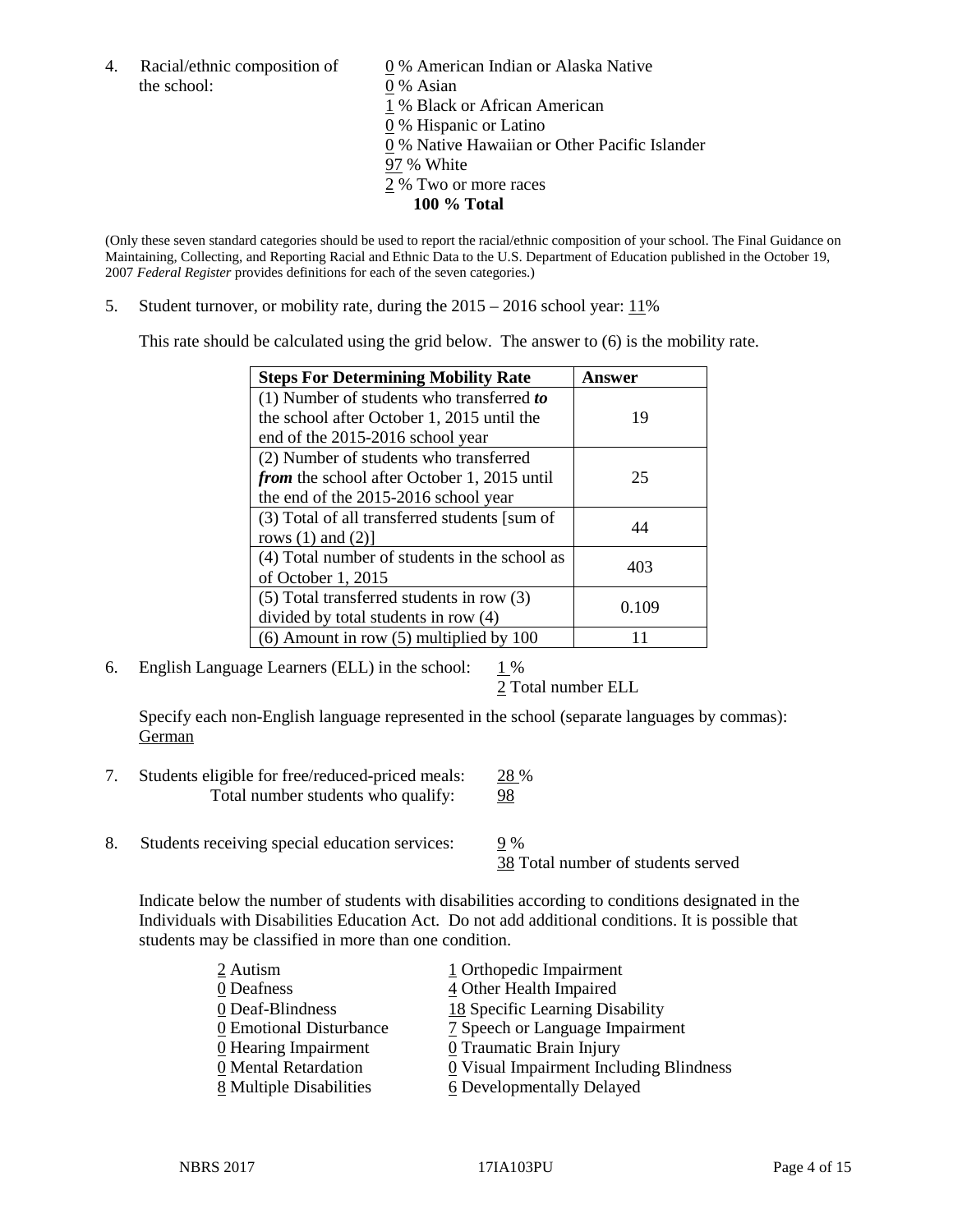- 9. Number of years the principal has been in her/his position at this school:  $11$
- 10. Use Full-Time Equivalents (FTEs), rounded to nearest whole numeral, to indicate the number of school staff in each of the categories below:

|                                            | <b>Number of Staff</b> |  |  |
|--------------------------------------------|------------------------|--|--|
| Administrators                             |                        |  |  |
| Classroom teachers including those         |                        |  |  |
| teaching high school specialty<br>subjects | 17                     |  |  |
| Resource teachers/specialists/coaches      |                        |  |  |
|                                            |                        |  |  |
| e.g., reading, math, science, special      | 6                      |  |  |
| education, enrichment, technology,         |                        |  |  |
| art, music, physical education, etc.       |                        |  |  |
| Paraprofessionals under the                |                        |  |  |
| supervision of a licensed professional     | 16                     |  |  |
| supporting single, group, or classroom     |                        |  |  |
| students.                                  |                        |  |  |
| Student support personnel                  |                        |  |  |
| e.g., guidance counselors, behavior        |                        |  |  |
| interventionists, mental/physical          |                        |  |  |
| health service providers,                  |                        |  |  |
| psychologists, family engagement           |                        |  |  |
| liaisons, career/college attainment        |                        |  |  |
| coaches, etc.                              |                        |  |  |

- 11. Average student-classroom teacher ratio, that is, the number of students in the school divided by the FTE of classroom teachers, e.g., 22:1 23:1
- 12. Show daily student attendance rates. Only high schools need to supply yearly graduation rates.

| <b>Required Information</b> | 2015-2016 | 2014-2015 | 2013-2014 | 2012-2013 |     |
|-----------------------------|-----------|-----------|-----------|-----------|-----|
| Daily student attendance    | 98%       | 97%       | 96%       | 92%       | 97% |
| High school graduation rate | 0%        | 0%        | 0%        | 9%        | 0%  |

#### 13. **For high schools only, that is, schools ending in grade 12 or higher.**

Show percentages to indicate the post-secondary status of students who graduated in Spring 2016.

| <b>Post-Secondary Status</b>                  |    |
|-----------------------------------------------|----|
| Graduating class size                         |    |
| Enrolled in a 4-year college or university    | 0% |
| Enrolled in a community college               | 0% |
| Enrolled in career/technical training program | 0% |
| Found employment                              | 0% |
| Joined the military or other public service   | 0% |
| )ther                                         |    |

14. Indicate whether your school has previously received a National Blue Ribbon Schools award. Yes No X

If yes, select the year in which your school received the award.

15. In a couple of sentences, provide the school's mission or vision statement.

Our school mission is to create a positive learning environment using proven educational practices so all students will experience success and become enthusiastic learners!

16. **For public schools only**, if the school is a magnet, charter, or choice school, explain how students are chosen to attend.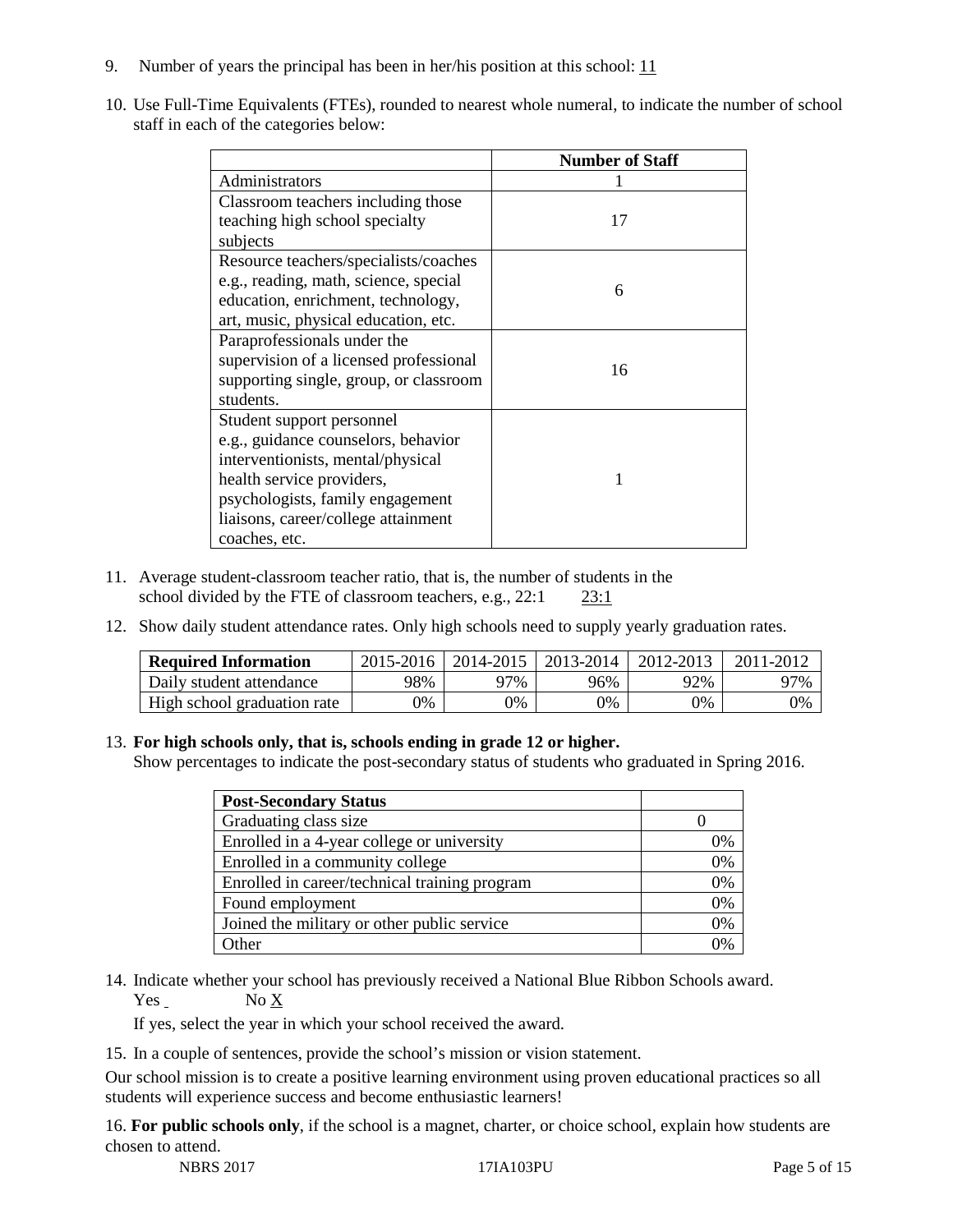# **PART III – SUMMARY**

Tipton Elementary is located in the rural town of Tipton, Iowa. Tipton has a population of 3,221 and is the county seat of Cedar County. Tipton is known as a "bedroom community" as it is nestled between four larger cities, Cedar Rapids, Davenport, Iowa City and Muscatine, where many of the community members commute to work. Tipton Elementary is one of three schools, which makes up the Tipton Community School District. The district's total school enrollment is 1,002 students. At the elementary school 27 teachers and 16 paraeducators are committed to educating 393 students in preschool through fourth grade. There are two sections of preschool and three sections of kindergarten through fourth grade. Our school has a free and reduced population of 27.6% and 9% receive special education services.

Proudly, in 2012, Tipton Elementary was honored to receive the School of Character Award awarded by Character Counts of Iowa as endorsed by former Governor Robert D. Ray. This year Tipton Elementary earned the rating of High Performing on the Iowa School Report Card, placing our school in the top 13% of all Iowa elementary schools.

There is a strong and dedicated commitment to Tipton elementary school's vision, "Our Staff Vision is to create a positive learning environment using proven educational practices so all students will experience success and become enthusiastic learners!" Teachers developed this vision collaboratively during the 2015-2016 school year. It is the vision that leads and guides our instructional model each and every school day. It is grounded in the core belief that ALL of our students can learn and is our promise to every child and parent. We believe that Tipton Elementary is charged with the critical role of building a strong, caring and healthy educational foundation for every child. As a result of our belief in living this vision, a simplified, student friendly school motto was created, "You CAN do it and we WILL help!" This motto was developed as a means to let our students know that we are committed to their education.

Tipton Elementary has established a positive school culture that nurtures the development of the "whole child". Our educational goal is to help children grow into well-rounded, productive, caring adults. With that philosophy, these five domains of learning: cognitive, social, emotional, behavioral and physical are all highly valued and regarded as crucial to insure that all students have a positive school experience and receive a strong educational foundation.

Each week, during a protected hour, teachers collaborate in Professional Learning Communities (PLCs) to discuss and analyze literacy data. We embrace the goal to strive for 100% proficiency for all students. Our PLCs provide and guide the instructional plan to meet the unique needs of each of our students. For the past four years, teachers have utilized a Multi-Tiered System of Support (MTSS) to address specific student learning challenges and to provide learning opportunities for students who will benefit from academic extensions. We use an "all hands on deck" approach to provide customized learning opportunities for children. Reading specialists, special education teachers, music and physical education teachers all contribute to this collaborative effort. Grade level interventions, Whatever I Need (WIN) are designed to differentiate for a variety of learners.

An additional team meeting is scheduled weekly for grade level teachers to collaborate as they review data from other curricular areas and implement Character Counts education. This provides valuable time for teachers to support each other and discuss student-learning needs.

Establishment of a safe and caring school environment with a common language of expectations has been an unwavering piece of our school culture. The Character Counts framework has enabled our school to customize behavioral instruction and address areas of school improvement. A research-based approach has been utilized to teach, enforce, advocate, and model (TEAM) our building goals. The TEAM approach provides students with clear expectations and guidelines for appropriate behavior.

As we continuously evolve in our own educational knowledge and pedagogy, we value the implementation of new researched based practices. This year, our district has initiated the Iowa Department of Education's new Teacher Leadership and Compensation System. With the resources of two new Instructional Coaches in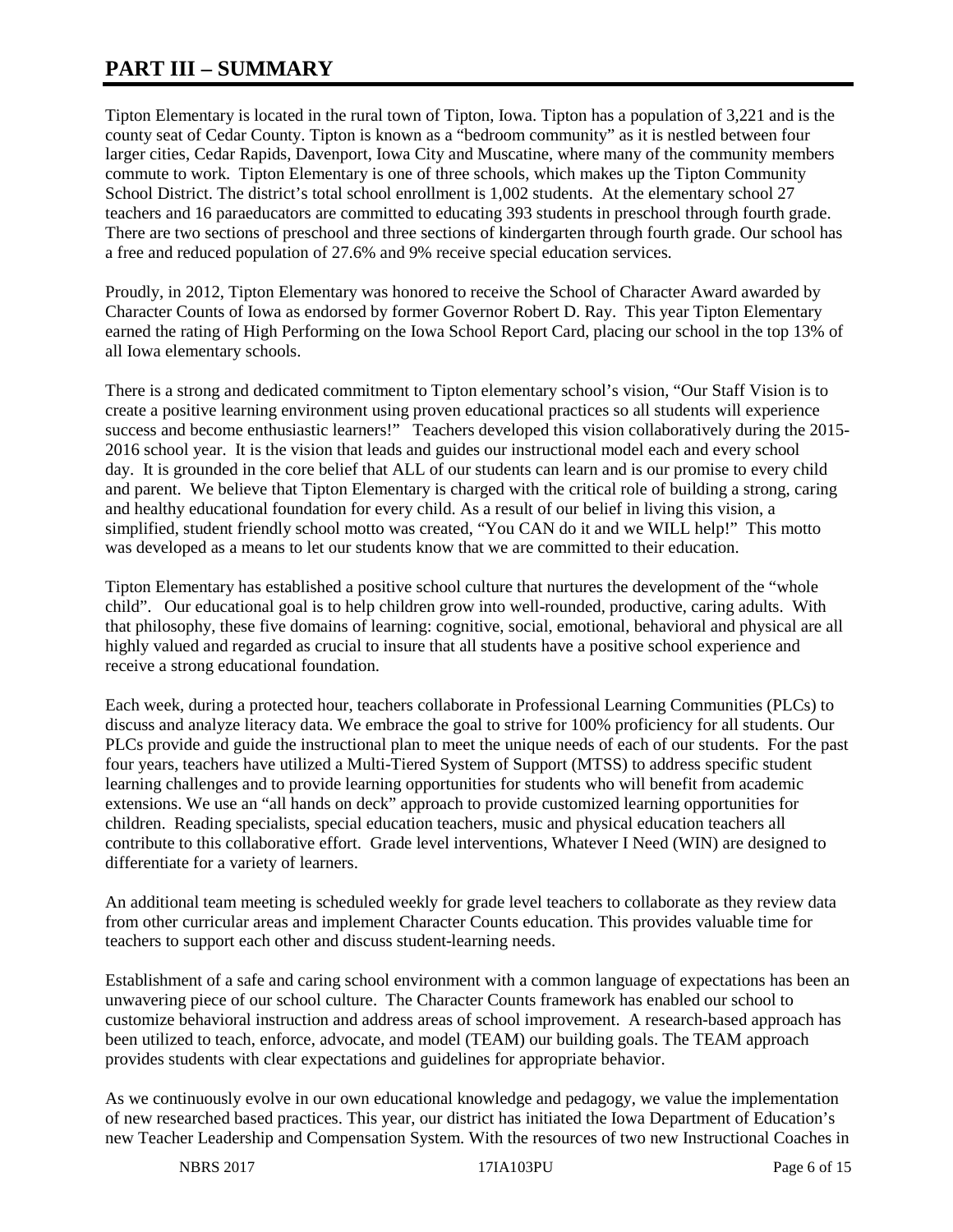place, we are working to determine the best way to influence and impact student achievement.

We are most excited that a 4.1 million dollar bond recently passed with 76% of the community's support. Our community looks forward to the addition of four new classrooms dedicated to early childhood and other structural updates to improve our already wonderful school!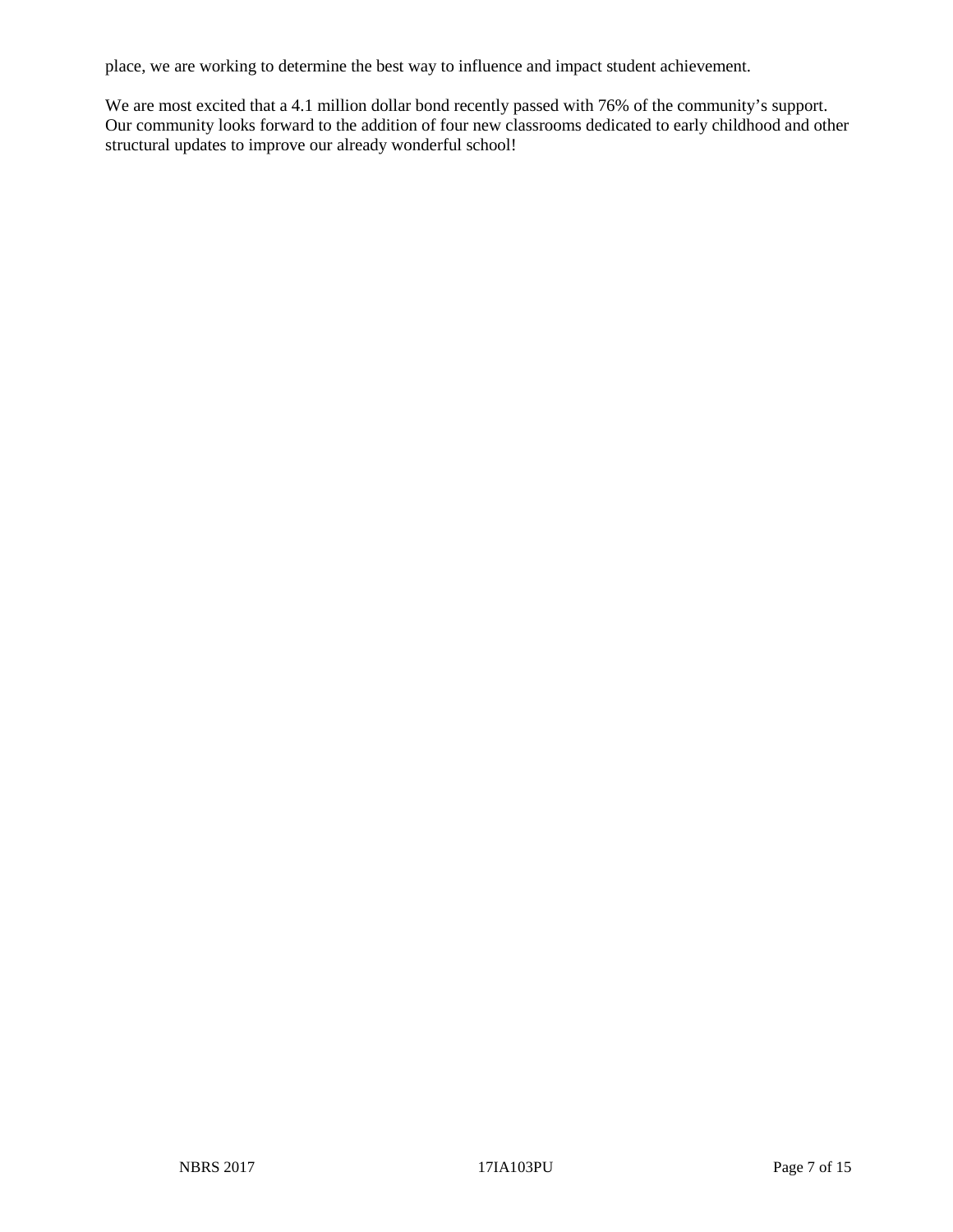# **1. Core Curriculum:**

Iowa Core Standards drive instruction at Tipton Elementary. The Iowa Core has been created from the National Common Core Standards and encompasses Literacy, Mathematics, Science, and Social Studies. The PLC process has been a key avenue that we use to create each grade level's essential standards and the common assessments. It is here that we offer supports and enrichment through Multi-Tiered System of Support (MTSS). Our work in unpacking the Iowa Core Standards has allowed us to vertically align our essential grade level standards. We use student friendly "I Can" statements where students understand and own their learning. Students are given common formative assessments to check on their progress of essential standards. These, along with universal screeners, help our teachers provide intentional instruction as well as meaningful interventions.

During literacy instruction, students and teachers focus on phonemic awareness, phonics, vocabulary, fluency and comprehension to build the foundational skills laid out in Iowa Core. Core components are taught using differentiated literacy rotations: guided reading groups, shared reading, read aloud, and independent reading. Our goal during whole class and small group instruction is to meet students' individual needs through our reading series and leveled texts. To ensure that our students are proficient readers by third grade, mandated by the Early Literacy Initiative (ELI), 90 to 120 minutes are focused on literacy instruction each day. We also focus on writing across the different curriculum areas. Students who are not meeting ELI benchmarks are immediately provided interventions during WIN (Whatever I Need) time.

Tipton Elementary teaches mathematics with a rigorous and real world approach. We teach math for 60 minutes per day. Envision Math by Pearson is the resource we use to guide our instruction. Envision Math helps us to teach common core rigor in a way that is easy for students to understand. Teachers use classroom discussions, real world situations, manipulatives, and small groups to help students learn about math on a deeper level. In the early grades students learn concepts and skills at the foundational level, setting the stage for higher-level concepts. A Collaborative Learning Team (CLT) is working on Cognitively Guided Instruction (CGI) for math. This is a number sense approach to teaching mathematics enabling students to discuss as a group, share their thinking, and learn new ideas through collaboration with peers. We infuse technology in our math curriculum through Dreambox Learning. This online program adapts to the individual student and aligns to Iowa Core.

We've adopted the Next Generation Science Standards. Our instruction focuses on student inquiry and challenges them to be active learners in questioning, creating experiments, observing and exploring. The Van Allen Science Teaching Center (VAST) delivers ready-to-use, hands on, inquiry based materials to our classrooms. Included in these materials are engaging textbooks that strengthen non-fiction reading strategies. A great addition to our science curriculum has been the Science, Technology, Engineering, and Math (STEM) program provided by the Iowa State University Extension Office.

We embed Iowa Core Social Studies Standards across the curriculum. Real world connections are made as students read news magazines and Newsela.com (news articles written at five different Lexile levels). Tipton Elementary uses the McGraw-Hill series to guide instruction in the five core content areas: behavioral sciences, economics, geography, history, and political science/civic literacy. Our school has contributed to the local food pantry, animal shelter, local homeless shelters and world crisis relief. All elementary students actively participate in Jump Rope for Heart for their own health and have been leaders in the state raising money to help fund heart research. Giving back to our community enhances and provides a model for essential social studies standards.

 $\frac{1}{2}$  Tipton Tiny Tigers Preschool program is a fully integrated Early Childhood Special Education Program within an accredited state funded voluntary 4 year-old preschool classroom. Teaching Strategies GOLD is the state selected ongoing observational assessment system for building and developing academic and social foundations. Teaching Strategies GOLD is utilized to support teachers with online data collection of formative assessments based on the ten learning domains for preschool. This information is reported to the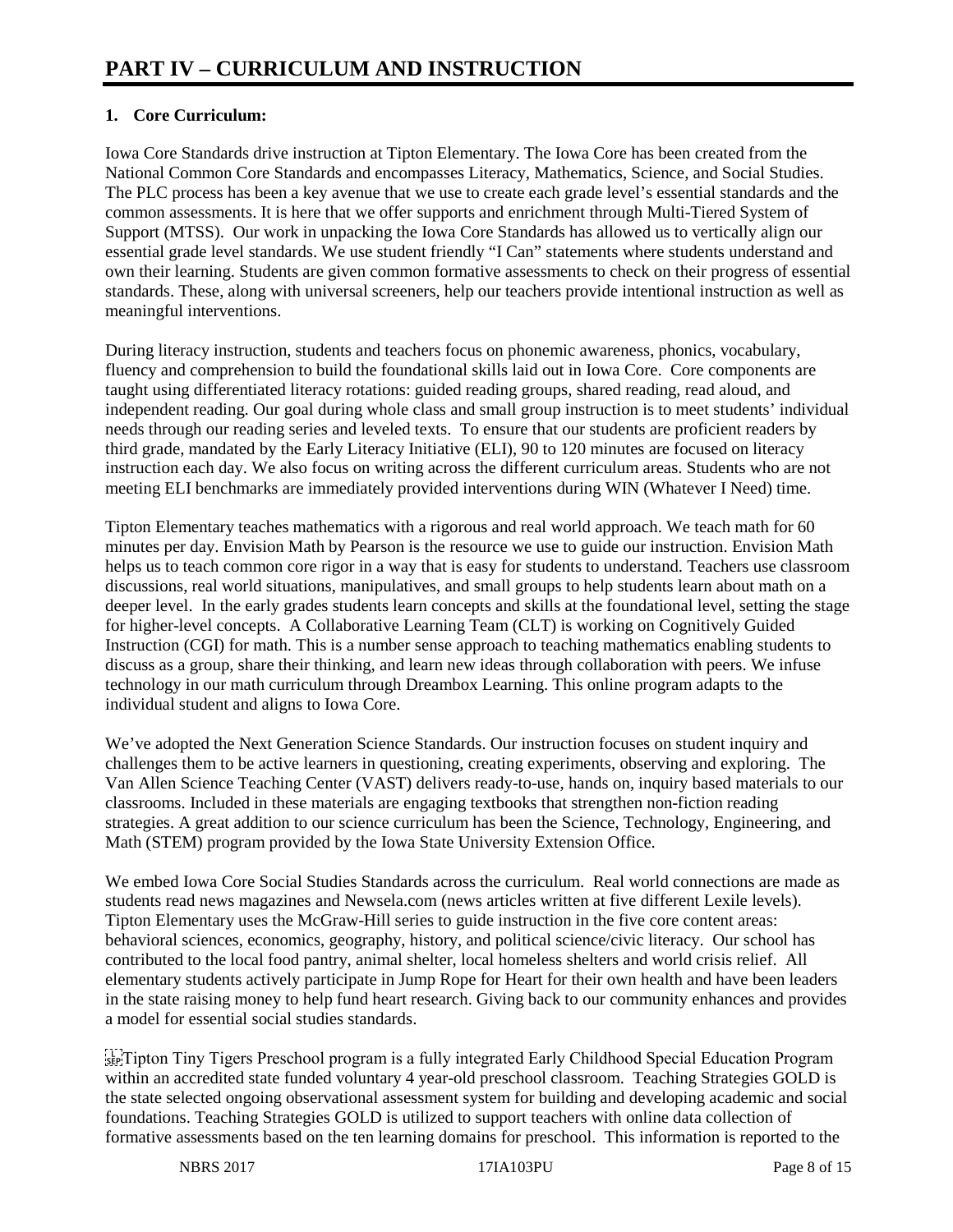students and their families three times a year. Kindergarten and preschool teachers collaborate to prepare students to transition into elementary school. GOLD data indicates that students leaving the preschool program have shown to be more self-directed and academically prepared for learning.

## **2. Other Curriculum Areas:**

In addition to our intentional focus on literacy, math and positive behavior, we embrace the belief that creative and physical learning experiences are critical to the development of our children throughout the school day. We are fully committed to the education of the "whole child," therefore; instruction in art, music, physical education, library/media and guidance are essential building blocks.

Art education has a direct correlation with the development of fine motor, visual learning, creative and critical thinking skills. Kindergarten meets once every six days for thirty minutes, first grade meets twice every six days for 30 minutes, and second, third and fourth grades meet once every six days for 45 minutes. The art curriculum provides cross-curricular lessons to support the acquisition of essential skills. Students of all ability levels are challenged to become self-directed learners. Projects are modified to differentiate instruction. Our art program also connects to families and community through an online art gallery called Artsonia. After parent's permission is granted, students' artwork is uploaded and shared through Artsonia. The parent participation rate for elementary students is 96%.

Studies support the association between music education and increased abilities in language and math. Music education is provided for students in grades kindergarten through fourth grade. Students meet for thirty minutes twice every six days. A wide variety of music curriculum is taught such as music reading, music history, playing instruments, theater productions, and analyzing a variety of musical styles, cultures and historical periods. All grade levels participate in an evening performance showcasing their learning for families and friends.

Physical activity improves general and overall health. Our physical education program contributes to the physical, psychological, and social development of children through activities that provide stimulation, challenge, excitement, fun, satisfaction, and success. Students in kindergarten through fourth grade participate in physical education class once every three days for thirty minutes. The physical education curriculum follows a sequence of learning experiences designed to fulfill the growth, developmental, and behavioral needs of each student.

Research supports that when children have access to good libraries with a certified teacher librarian, quality books, and easy access to those books, children will read more and as a result score better on literacy assessments and tests. Students in preschool through fourth grade have library class once every six days for thirty minutes. Our teacher librarian has two goals for all students. The first goal focuses on the effort to introduce, encourage, instill and maintain a love of literature by teaching students about the variety of materials and resources (including electronic.) A second goal is to reinforce the literacy skills presented in classrooms, while illustrating how the pillars of character carry over in all parts of life through stories that are shared. In the first five months of the school year 19,997 books have circulated in and out of our media center.

In an effort to support positive behavior, all students in grades kindergarten through fourth grade receive 30 minutes of classroom counseling in a 6-day cycle. Skills for learning empathy, emotion management, problem solving, child protection, bullying prevention and career exploration are delivered through a research-based curriculum. Students are explicitly taught how to identify and regulate emotions, express feelings and make friends to give them a strong base of social readiness for school. Students are also given explicit instruction in skills for learning such as focusing attention, following directions and listening skills. Students practice these skills in the classroom to transfer them to real-world situations.

Technology supports and enhances our goal of successfully educating our students. The third and fourth grade students are 1:1 with Chromebooks throughout the school day. All kindergarten through second grade classrooms are equipped with iPad Mini's for small group and individual work. The elementary students also have access to three MacBook mobile labs that are shared throughout the building.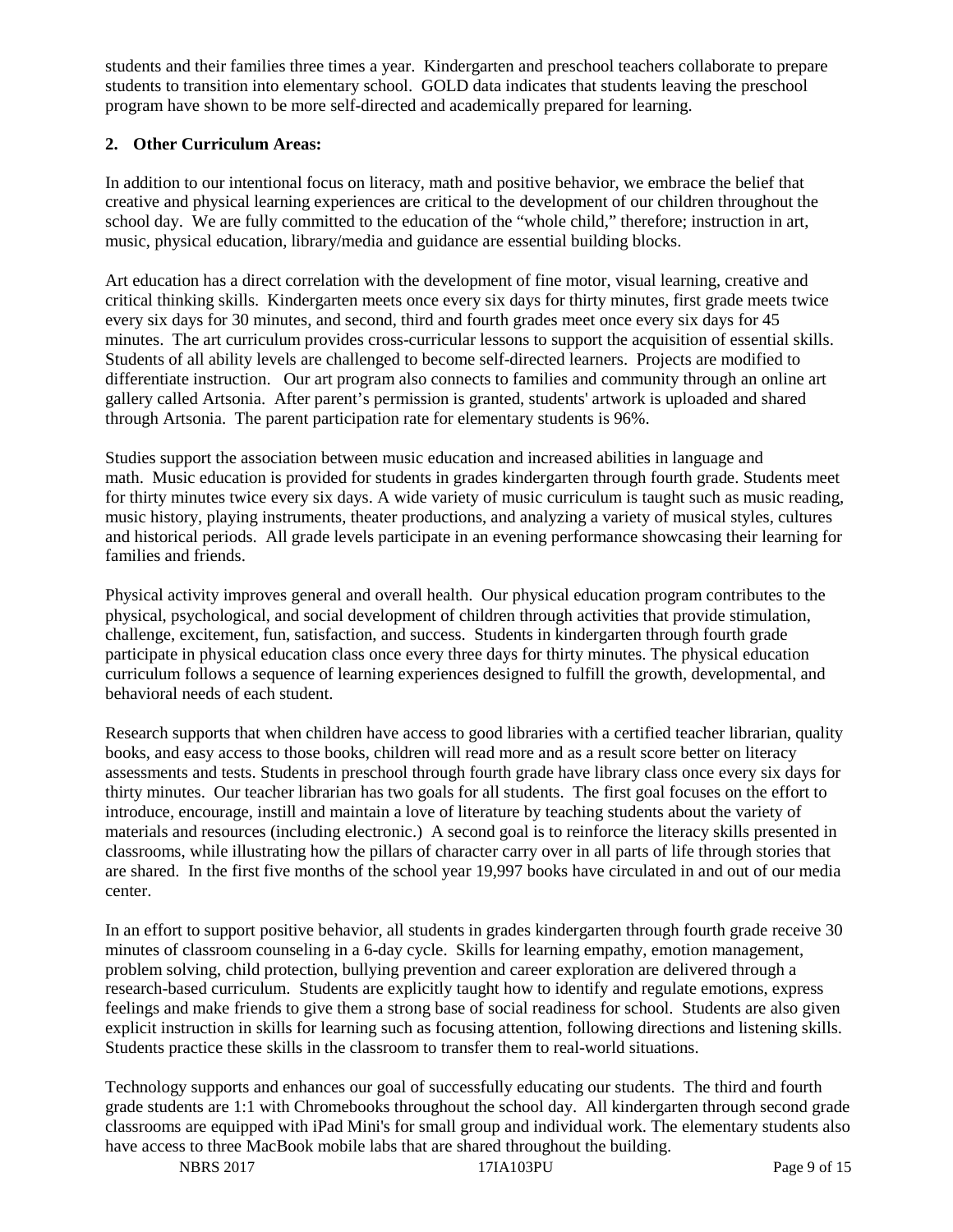Other educational resources available to our students are the Extended Learning Program and English Language Learning supports.

#### **3. Instructional Methods, Interventions, and Assessments:**

Tipton Elementary has established a system to ensure that all students receive the educational supports they need to be successful learners. Our building focuses on three levels of learning using MTSS developed through our PLC meetings.

Tier 1 supports are those provided in the general education classroom instructing core curriculum for all students. Formative assessments determine the level of understanding for all learners from this instruction. Teachers meet as grade level teams to review the data of all students to ascertain what percentage of students are proficient. This information drives what happens next. If a small percentage of students need further support, re-teaching is provided to the small group in the classroom setting.

If data suggests that more intensive teaching is needed in the core curriculum, students are grouped by skill needs and WIN time is used to reteach, reinforce and expand the skill. For the Tier 2 support, in addition to the classroom teachers, each grade level has a literacy specialist to support student learning. Students with the greatest need are grouped in smaller groups to provide more 1:1 focus on the skill. At the conclusion of the WIN session students are reassessed. For students who persist in needing support, an additional block of time is given to provide those students with time to work on the needed skill. Interventions for those students strive to provide alternative methods of teaching in an effort to approach the skill in a different way.

Based on literacy assessments, students in first, second and third grade are selected for Title 1 reading. Small groups of two to four students receive additional instruction in foundational skills and are progress monitored weekly.

Students in need of intensive remedial support in universal skills are supported through Tier 3 interventions. An instructional strategist or a literacy specialist may provide individualized instruction for students to meet their unique learning needs.

Tipton Elementary uses the Iowa Tools for Innovation and Educational Results data system to administer assessments, view student data, analyze the data, and share student progress in reading. Preschool uses the Individual Growth and Development Indicators assessment within the system. K-4 grade students are screened and monitored using the Formative Assessment System for Teachers. All Preschool-4th graders are screened three times a year. Protocols are in place to instruct and monitor students who are not proficient. We analyze our data in teams, recommend adjustments to core instruction if the results are weak, plan for differentiation, and utilize a literacy consultant from the GWAEA for assistance.

Formative assessment is an integral part of learning for students and teachers at Tipton Elementary. Setting clear learning goals (in kid friendly language, in every classroom) was a big take-away from our 2014-15 professional development training on assessment for learning. All teachers were challenged to post learning goals and success criteria as a visual reminder of the learning target. Assessment for learning depended upon both students and teachers knowing what they were striving to achieve daily. Embracing and modeling a growth mindset helps our students feel safe to learn from assessment, rather than feel judged by assessment.

As a staff, we employ a wide array of formative assessments such as: reading records, rubrics, planned questions, observations, exit slips, embedded assessments, portfolios, performance assessments, checklists, conferencing, peer assessment, constructive feedback with an opportunity to refine work, and self assessments. Kindergarten and first grade teachers use running records to determine if students have attained benchmark reading levels each trimester. Common formative assessments are aimed at identifying learning strengths and gaps so teachers can work together to tailor instruction rather than planning one-size-fits-all lessons. Students showing mastery of an identified skill move to a new skill group, an advanced application of the skill, or a higher-level thinking project.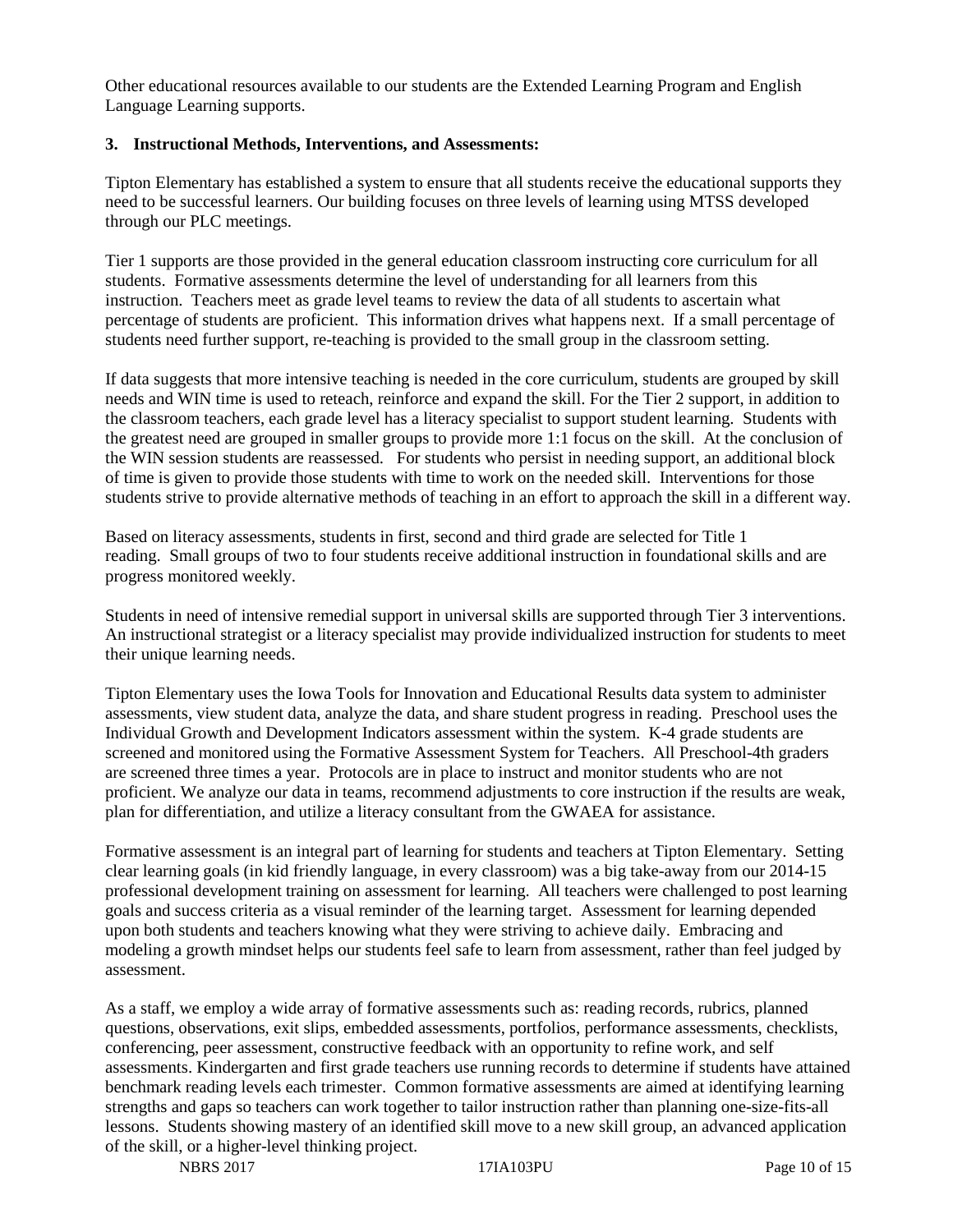The Iowa Assessment test is administered to second, third and fourth graders. Teachers review grade level results with the Improvement Coordinator and examine areas of strength and weakness. Teams are encouraged to consider reasons for scoring trends and possible ways to increase achievement.

The Northwest Evaluation Association Measures of Academic Progress (NWEA-MAP) test is given twice a year to third and fourth graders. Reading, math, and science sections are tested. Teachers receive detailed reports of individual student growth and skill areas in need of additional instruction. Teachers use the information to plan instructional groups for students with like needs. Teachers review the results with parents at conference time.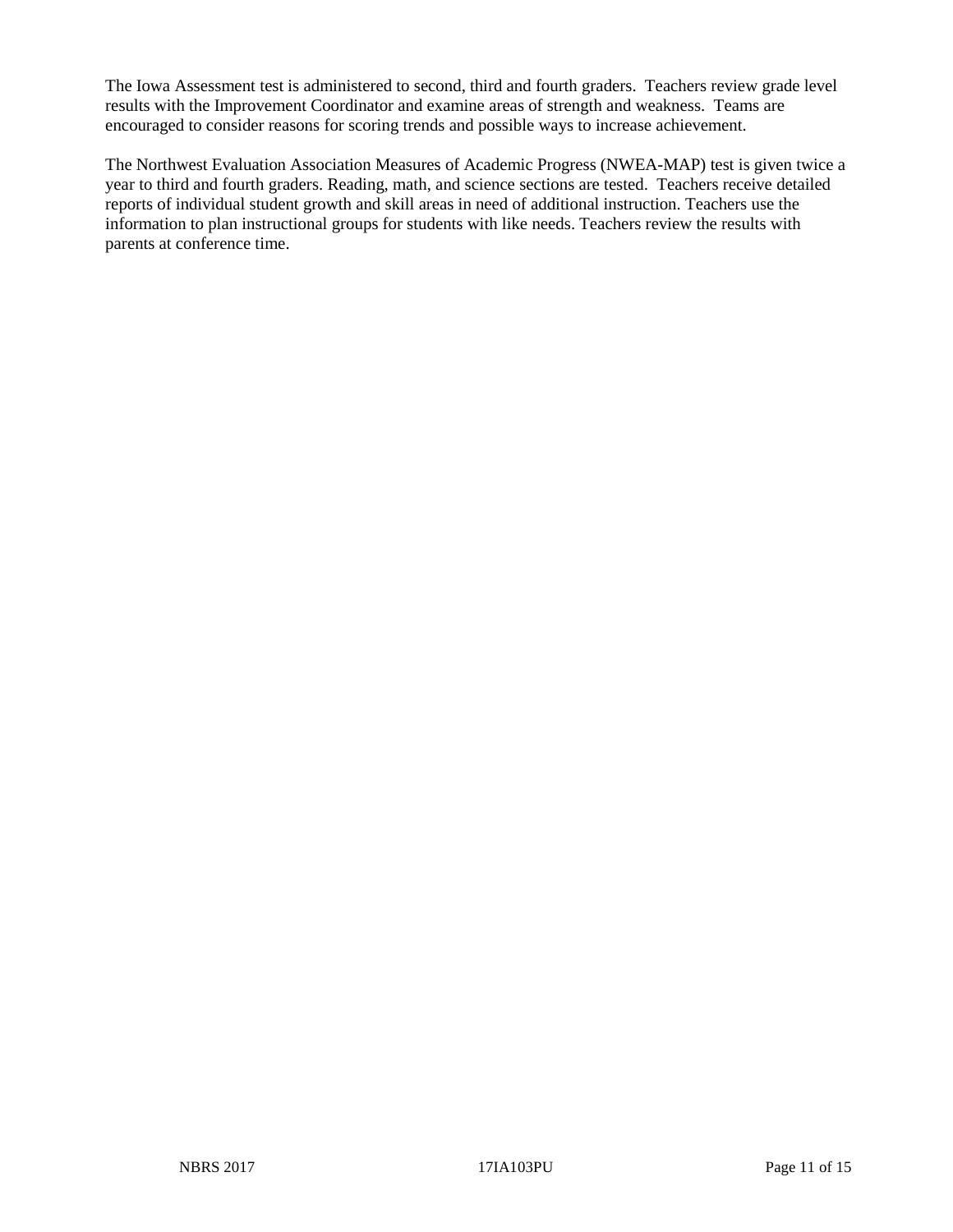# **1. School Climate/Culture:**

Tipton Elementary has a core belief in the importance of character building. Character Counts is the framework we use to set expectations for our staff and students. Nine years ago this instructional framework was set in place in our elementary. Each year we strive to focus and customize our plan to meet the current needs in our school. The principal and staff take responsibility as role models and every student is expected to show admirable character. Good character is celebrated one day each week. The "Character Cop" walks the halls to recognize students who have supported the pillars. Students' pictures are published in the local newspaper for family and friends to see. In addition, the students wear "Capes of Character" throughout their special day so that all staff and peers can acknowledge their good character.

Each morning student ambassadors and teacher volunteers greet students and their parents as they enter the building. All teachers welcome students as they pass through the hallways and enter their individual classrooms. Fourth graders share the important news of the day over the intercom announcing birthdays, lunch menu and lead the Pledge of Allegiance and the Character Counts pledge.

Our staff worked to create a mission statement this past year, which we recite at every staff meeting. It exemplifies the core beliefs we hold for our students and ourselves. We strive to embody the philosophy that all children can learn and will experience success with our support. Our building motto is: "You CAN do it and we WILL help!" Through the PLC framework, literacy specialists, instructional strategists and grade level teachers gain a collective knowledge of all students at that level.

In addition to discussing the social/emotional needs of students of concern, the Student Support Team is working to develop a multi-tiered system of supports (MTSS) to assist in handling behavioral needs. We are identifying and analyzing current behavioral concerns in our building and developing a MTSS plan to proactively address these behaviors. Our goal is to keep students in the instructional setting.

 $\frac{1}{2}$ <sub>EP</sub>: The purpose of our Sunshine Committee is to spread cheerfulness throughout the building. We strive to support staff members in joyful and challenging times. Whether it's celebrating special events in our lives or organizing meals for a colleague during a difficult time, the Sunshine Committee helps us care for each other. Positive staff morale contributes to staff willingness to go above and beyond job requirements to help students.

## **2. Engaging Families and Community:**

Tipton Elementary faculty, staff, and students constantly strive to engage our families and community members in a positive way to ensure all parties feel their connection to one another. We all understand the importance of this connection in being one of the most critical factors to increase student achievement.

There are many ways that we reach out to parents and families of our students. These activities include Meet, Greet and Find Your Seat Night prior to the start of the school year to build relationships with students and parents as they learn about their environment. Parent Information Night informs parents of their child's typical day, expectations, and teacher contact information. This event helps bridge the partnership between home and school ensuring shared responsibility in our students' success. Parent/teacher conferences are scheduled twice a year. Our school goal for parent/teacher conferences is 95% or better attendance rate, which we have successfully achieved for the past five years. Step Up Day occurs just before the end of the school year so students will be given the opportunity to meet their teacher and classmates for the upcoming school year.

The elementary staff keeps parents and community members informed of learning initiatives and school programs through classroom Facebook pages, Twitter, newsletters, Class Dojo pages, and blogs. To inform parents of their child's progress, report cards are sent home after each trimester as well as student results from district and state assessments. Teacher presentations are given at monthly school board meetings to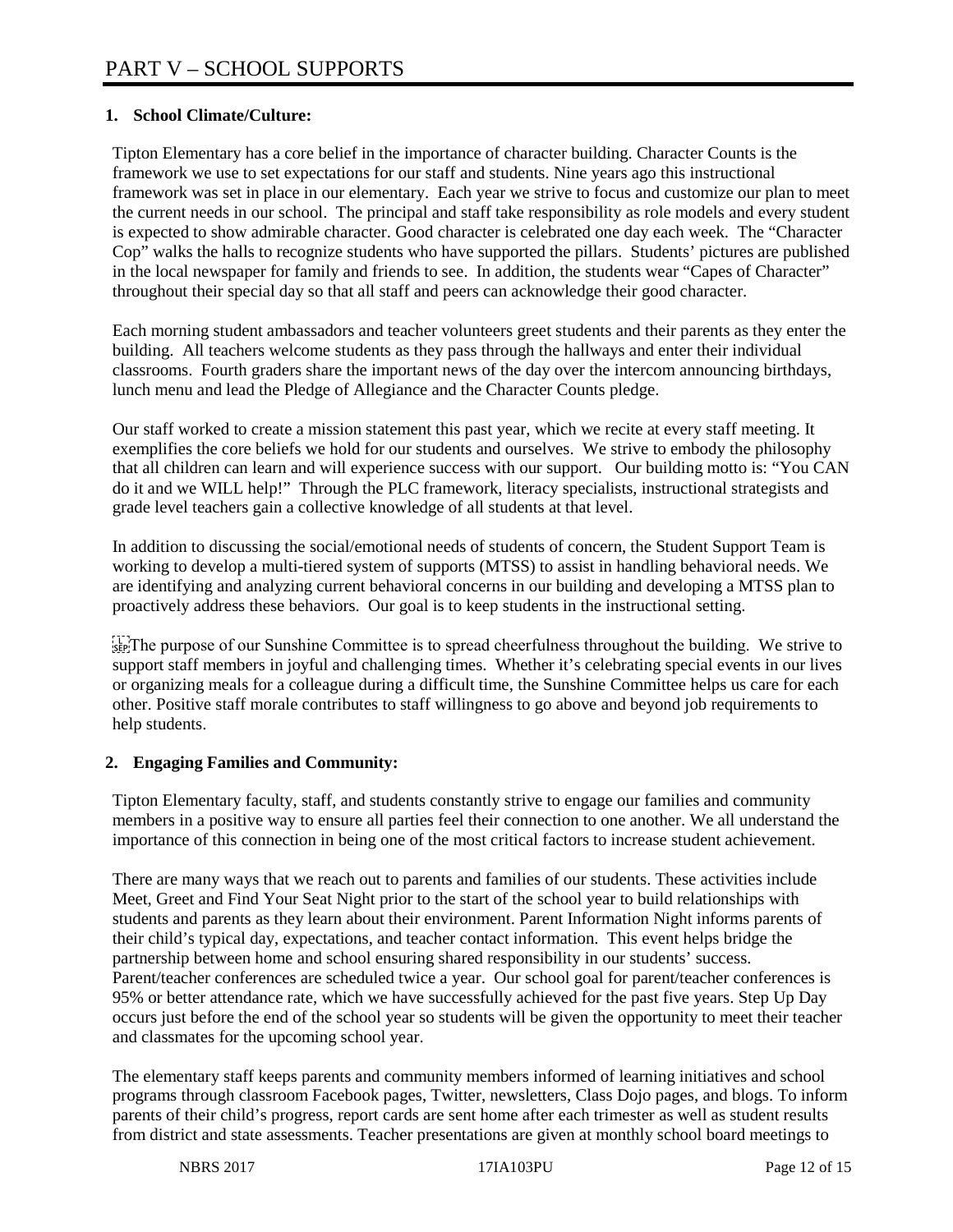inform board members and the community about new learning initiatives.

The school and community are closely connected through a number of partnerships. Our public library supports literacy by hosting a Summer Reading Program for students every year. Big Brothers Big Sisters provides social/emotional support to our students. Cedar County Conservation educates students about the environment. The Iowa State Extension Office provides monthly Science, Technology, Engineering, and Mathematics (STEM) activities for our students. Tipton Rotary Club donates dictionaries to third graders yearly and purchases coats for all students in need. Local police and fire departments teach students about bike and fire safety. Parents and community members work with our teachers and students as volunteers. Backpack Buddies, in collaboration with the Lutheran Church, provides food to families who may face food insecurity over the weekends. Annually, school children host a Veteran's Day program for over 100 local veterans and our community.

Character Counts posters are provided to businesses, photos of our character students are in the community newspaper, and our principal speaks with the local Rotary and Athenaeum yearly about our Character Counts efforts.

#### **3. Professional Development:**

We at Tipton Elementary School have focused our Professional Development in two areas. We are a Character Counts School (CC), and have participated in summer training, school wide, to implement the CC Framework. This past summer a teacher team traveled to Des Moines and attended Character Counts 5.0 for additional training. They meet monthly and present regularly at staff meetings to keep everyone energized.

Our building has dedicated many summer hours at the PLC Institute to have a crystal clear understanding of the PLC process. Every single staff member at Tipton Elementary has participated in this institute. We have committed to becoming a PLC school and are in our 5th consecutive year of implementation. As a result of the implementation of the PLC process we have been removed from the status of "at-risk" in literacy.

We are encouraged as a staff to explore various professional opportunities that enrich the learning of our students based on their educational needs. Our district encourages each staff member to use 20 extra paid teacher quality hours, outside of our scheduled professional development. Having the ability to tie compensation to the PLC goals has been integral to the broad staff participation and momentum of adoption.

Our district School Improvement Director coordinates and facilitates professional development. Recent topics encompass the Iowa Core's Five Characteristics of Effective Instruction: Teaching for Understanding (2011-2012), Student-Centered Classrooms (2011-2012), Rigor and Relevance (2012- 2013), Teaching for Learner Differences (2012-2013), and Assessment for Learning (2014-2015). Tipton partnered with the University of Iowa and the Department of Education for an Assessment for Learning pilot in 2013-2014. During the 2015-2016 school year, we studied the connection between the brain and student achievement.

We are in the infancy stage of a Teacher Leadership System (TLS) with instructional coaches and model/mentor teachers. Planning by district leadership has been ongoing for several years to obtain the grant, but implementation of the TLS began in 2016. Adding two instructional coaches in the district reflects the growing consensus that job-embedded and ongoing coaching can improve our instructional practice and lead to improved student learning. Six elementary teachers are continuing in their full time teaching role, but are also providing support as models, mentors and District Leadership Team members. Mentors receive training from the New Teacher Center and Instructional Coaches lead monthly training for all model teachers.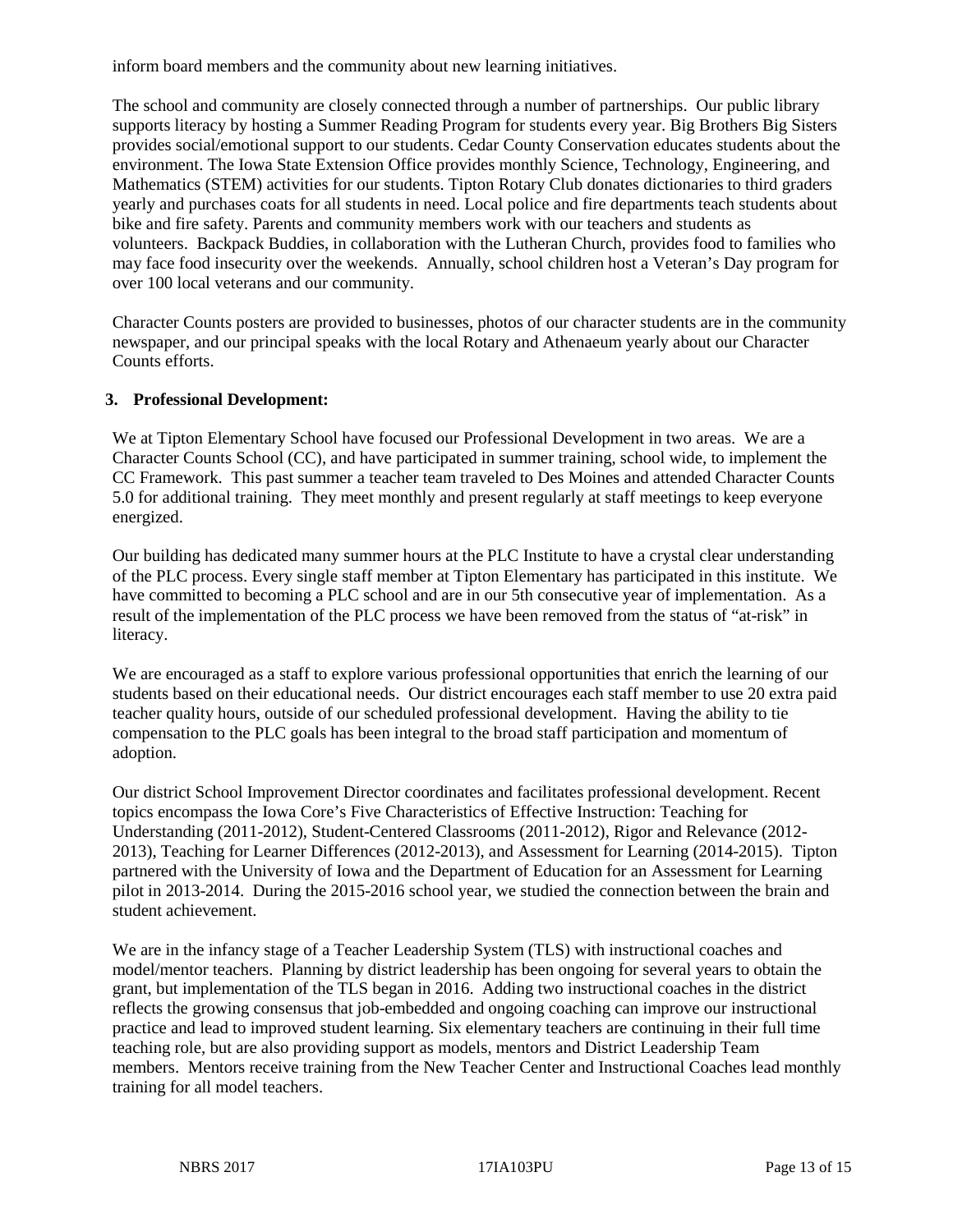#### **4. School Leadership:**

The Professional Learning Community (PLC) framework was launched at Tipton Elementary in 2013. The principal galvanized support for PLCs by offering training to every member of the staff and extended the offer to new teachers as they came onboard. Currently, all team members have attended one or more PLC trainings. One hour of Making A Difference (MAD) time is guaranteed for each grade level team to meet as a PLC. In addition to the MAD hour, grade level teams meet weekly to insure curriculum, instruction and assessment are consistent throughout classrooms. Vertical team meetings are called as needed throughout the year to align curriculum between grade levels. Summer School decisions are made based upon the data collected and shared through the PLC process.

Every teacher participates on one of the following building teams that meet monthly: Building Leadership, Character Counts, Student Support, and Sunshine. The principal provides facilitative leadership for the teams.

Initially, all staff was trained in Character Counts and worked on teams to creatively implement the character pillars through curriculum development, publicity, safety, and school wide events. We were selected as a pilot school for the state of Iowa, Connecting with Character. Our school served as a site based field research center for analysis and academic application. Once established, leadership for Character Counts was designated to a team.

The Student Support Team is designed to merge school and community experts in an effort to support students and families facing obstacles to their well-being and/or academic success. The principal, school nurse, psychologist, speech pathologist, counselor, and a local law enforcement officer sit on the team with classroom teachers and a reading specialist. The weekly meeting focuses on proactive solutions to address student problems.

The Building Leadership Team meets monthly to consider building policies, review initiatives, or discuss current matters. Each grade level is represented and team members are liaisons between staff and administration.

The district's School Improvement Director insures professional development aligns with Iowa Core and district goals. The director guides and coordinates the District Leadership Team, the Iowa Teacher Quality Committee, Collaborative Leadership Teams, Peer Review, and has a leading role in the creation and execution of our recent Teacher Leadership Grant for the district. Instructional coaching and model/mentor teachers are receiving rigorous training and have started observation and improvement cycles.